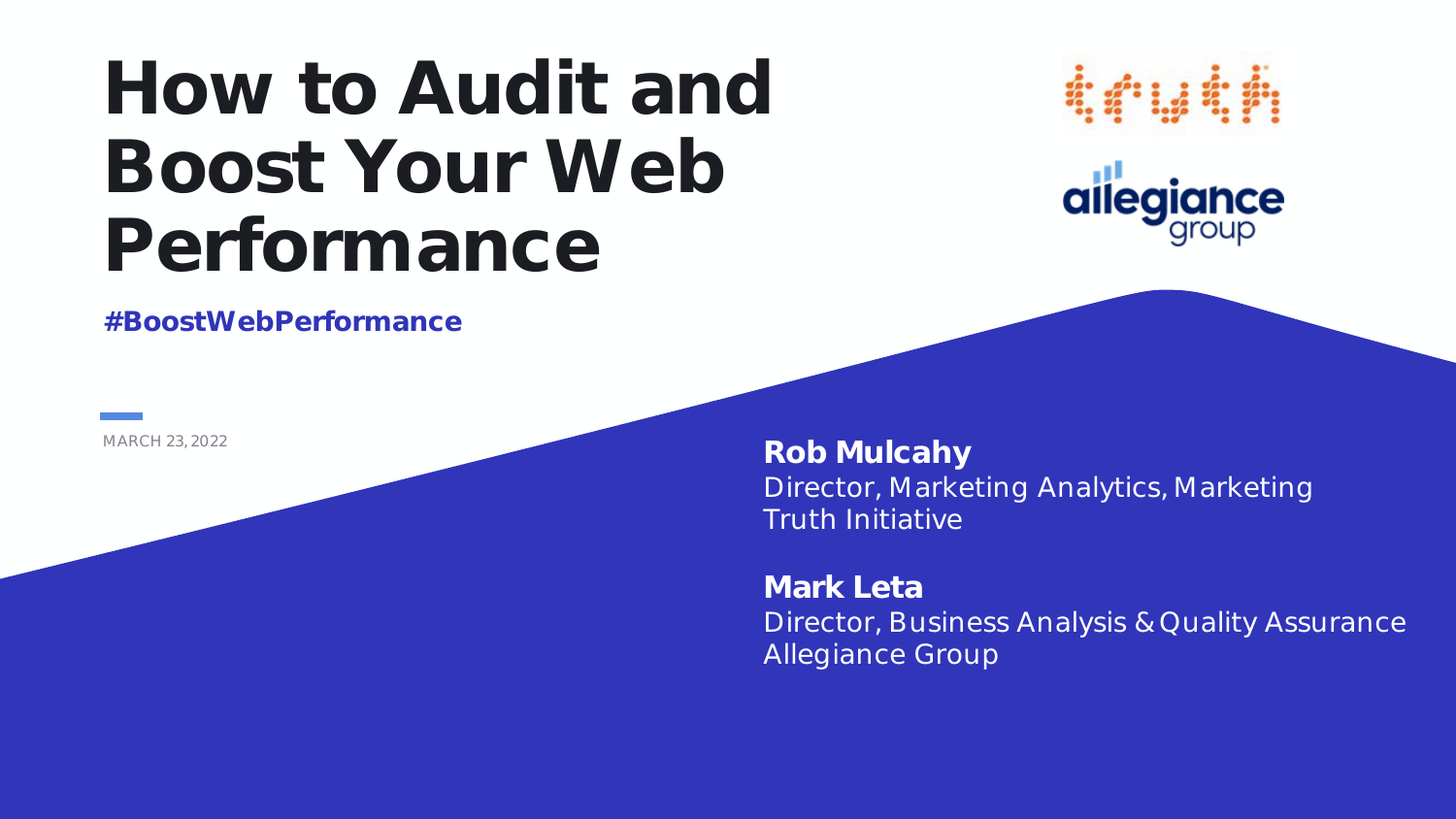

### WHAT WE'RE **COVERING TODAY**

- What is Good Performance?
- Case Study: thetruth.com
- Tools You Can Use

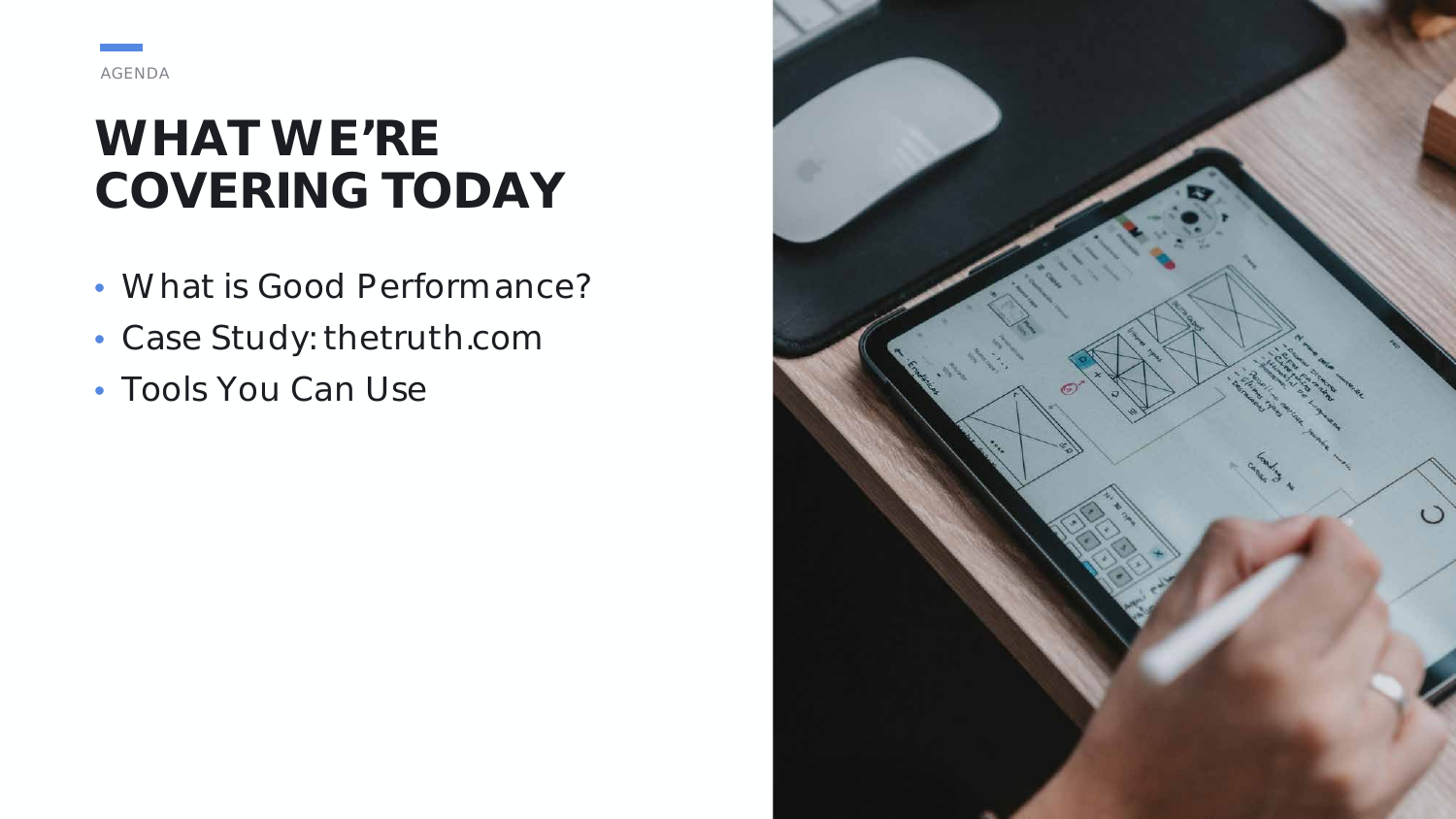#### **WHAT DO WE MEAN BY PERFORMANCE?**

### **How quickly the end user perceives and receives digital content on their device, and how fast they can interact with it**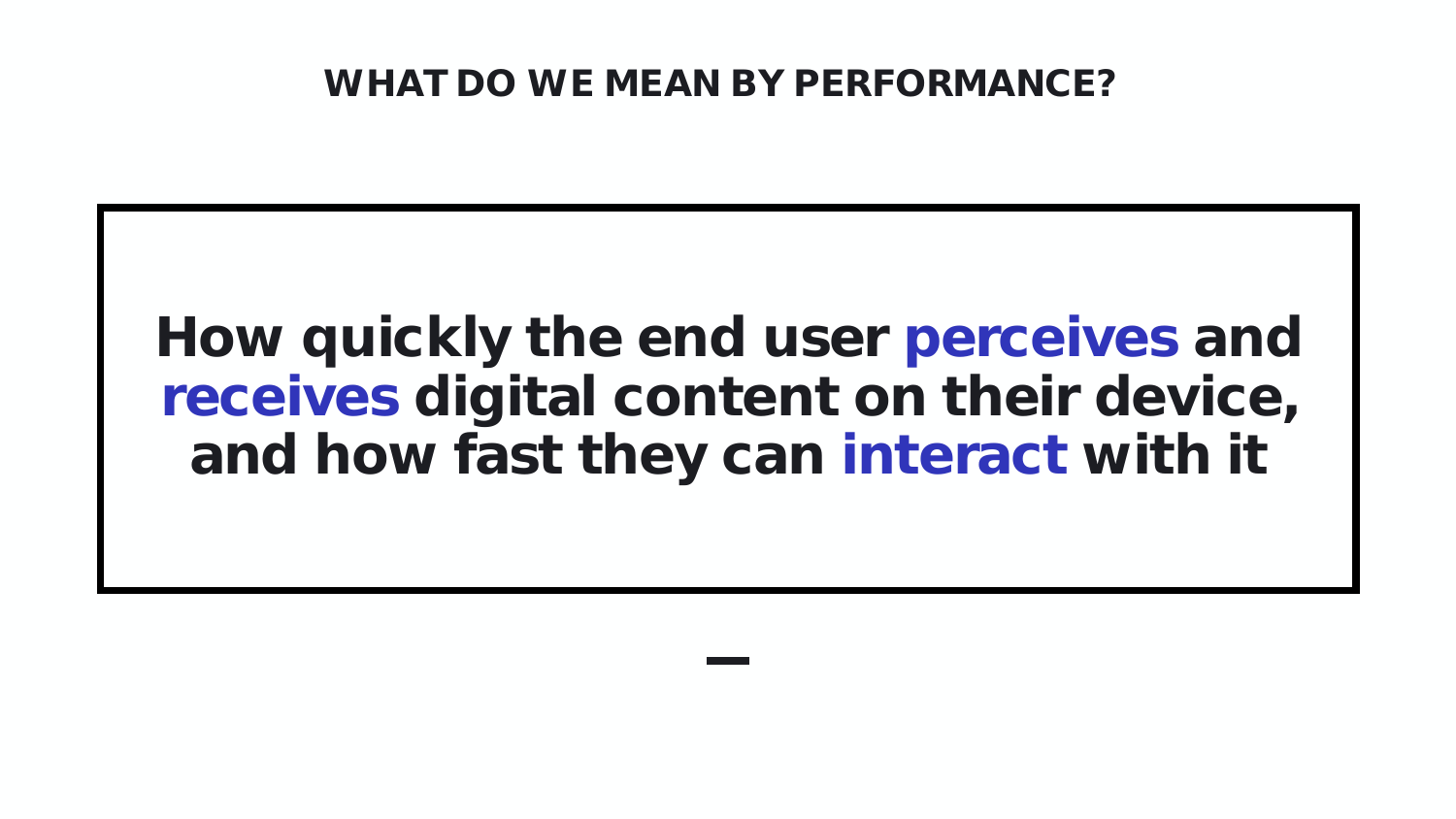### **VERY FAST LOADS AS USER EXPECTATIONS ARE HIGH**

- Users expect performance like Google, Facebook, Amazon, Twitter…
- Users expect to see loading within 3 seconds
- Bounce rates rise dramatically with each second of load time



*Source: Google/SOASTA research 2017*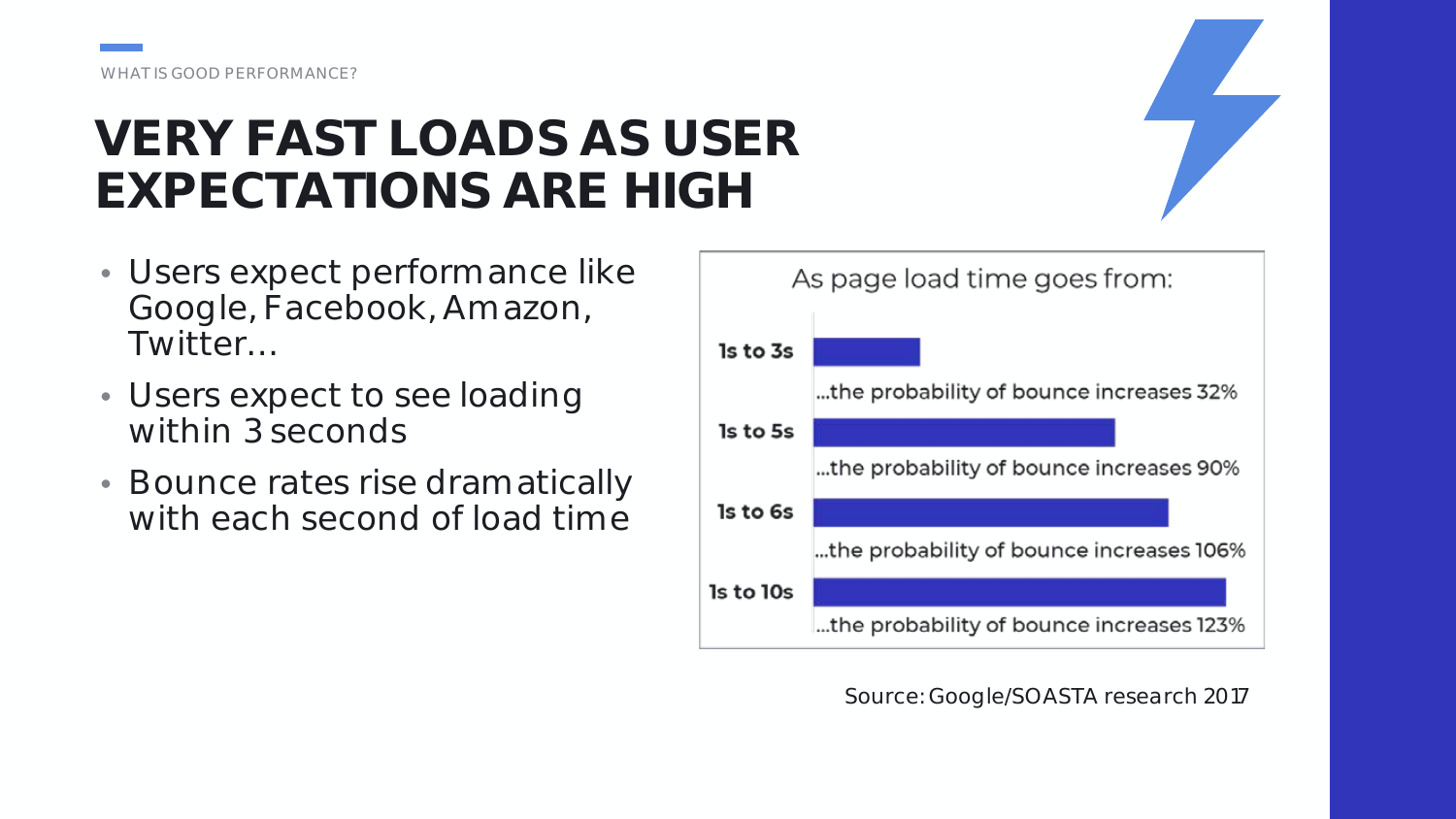### **HOW DO WE KNOW IF PERFORMANCE IS GOOD?**

- Test simulating end user experiences on mobile and desktop
- Test using collected field data and simulated conditions
- Evaluate standardized metrics focused on…
	- <sup>o</sup> Loading
	- <sup>o</sup> Perception of load visual stability
	- <sup>o</sup> Interactivity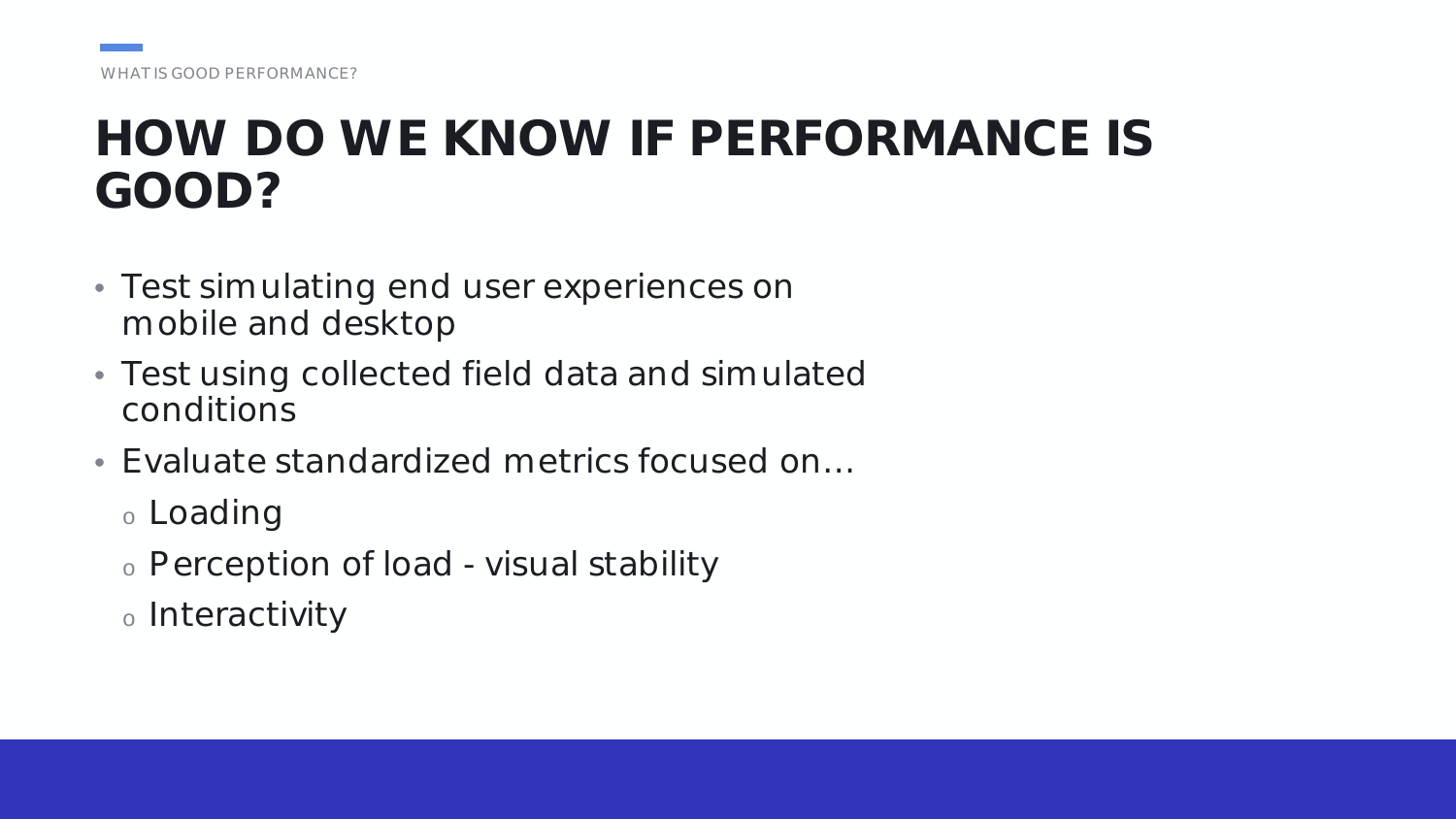### **CORE WEB VITALS**

- Developed by Google
- Subset of Web Vitals, attempt to focus on several key that measure aspects
- **SEO Impacts**

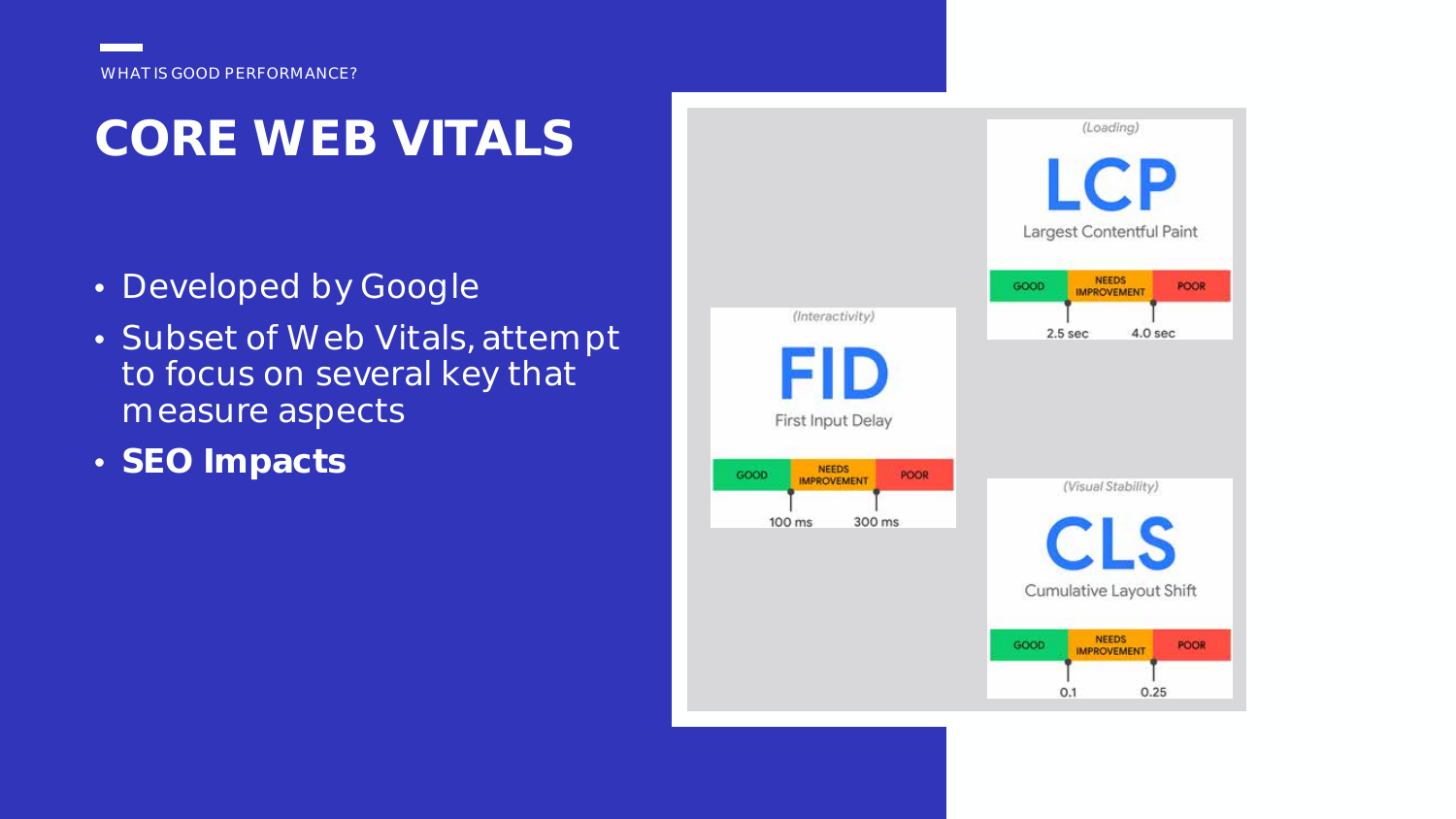### **ADDITIONAL METRICS**

#### **Key for Performance**

- Time to First Byte **Good: < 0.2 sec**
- Start Render **Good: < 0.75 sec**
- First Contentful Paint **Good: < 1.8 sec**
- Speed Index **Good: < 3.4 sec**
- Total Blocking Time **Good: < 0.2 sec**
- Time to Interactive **Good: < 5 sec**

Others of Interest

- Document Complete Time, Requests and Bytes
- Total Time, Requests and Bytes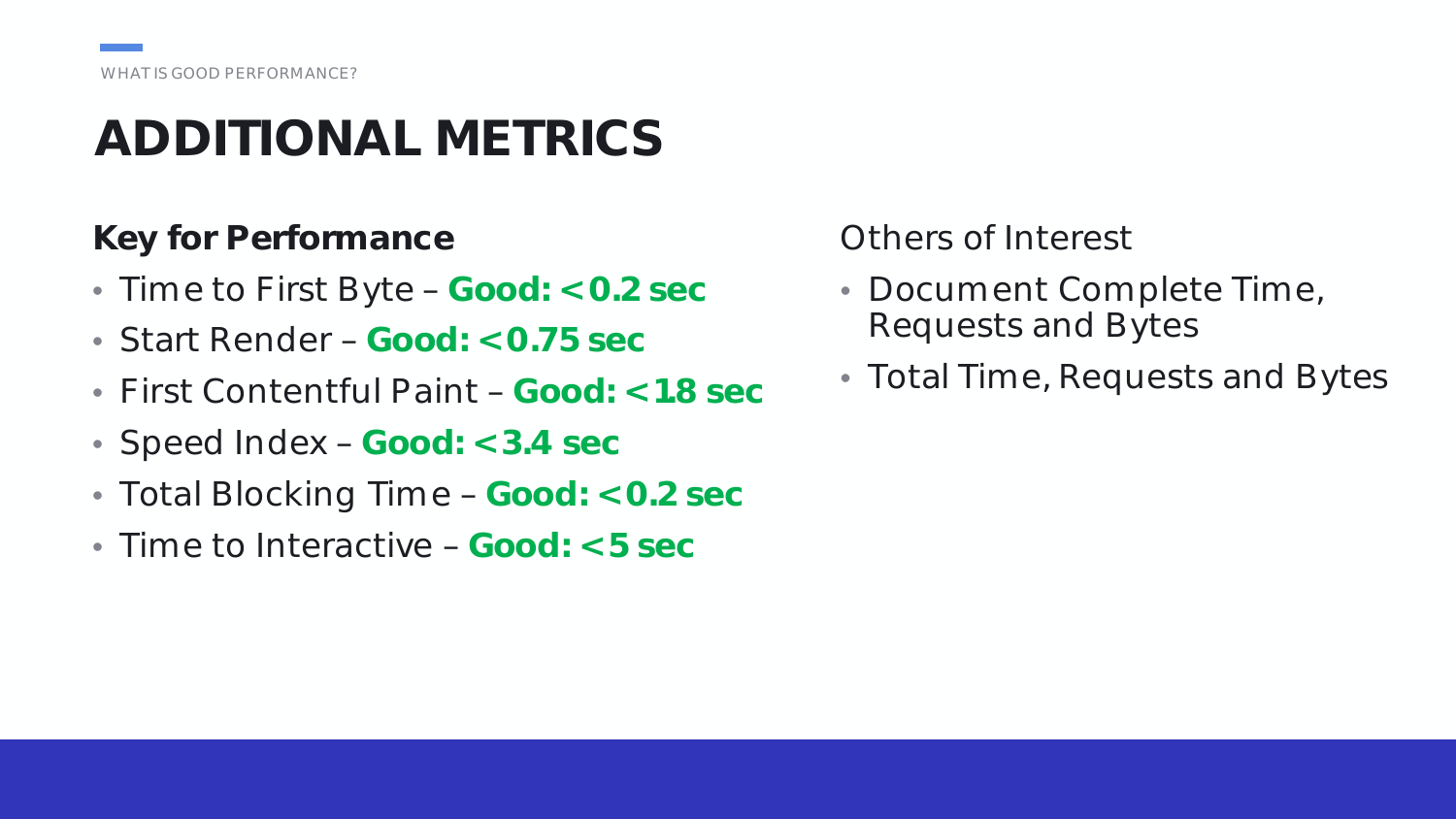

WHAT IS GOOD PERFORMANCE?

### **GOOD PERFORMANCE IS GOOD UX**

- User experience falls apart without good performance
- Design with speed in mind **performant design**
	- <sup>o</sup> Mobile first is not enough
	- <sup>o</sup> Wow, delight and impress users… but…
		- Make it simple, fast, feel fast and reduce friction
- Manage against a "speed budget"
- Test early, test often
- Analytics identify speed as a key UX metric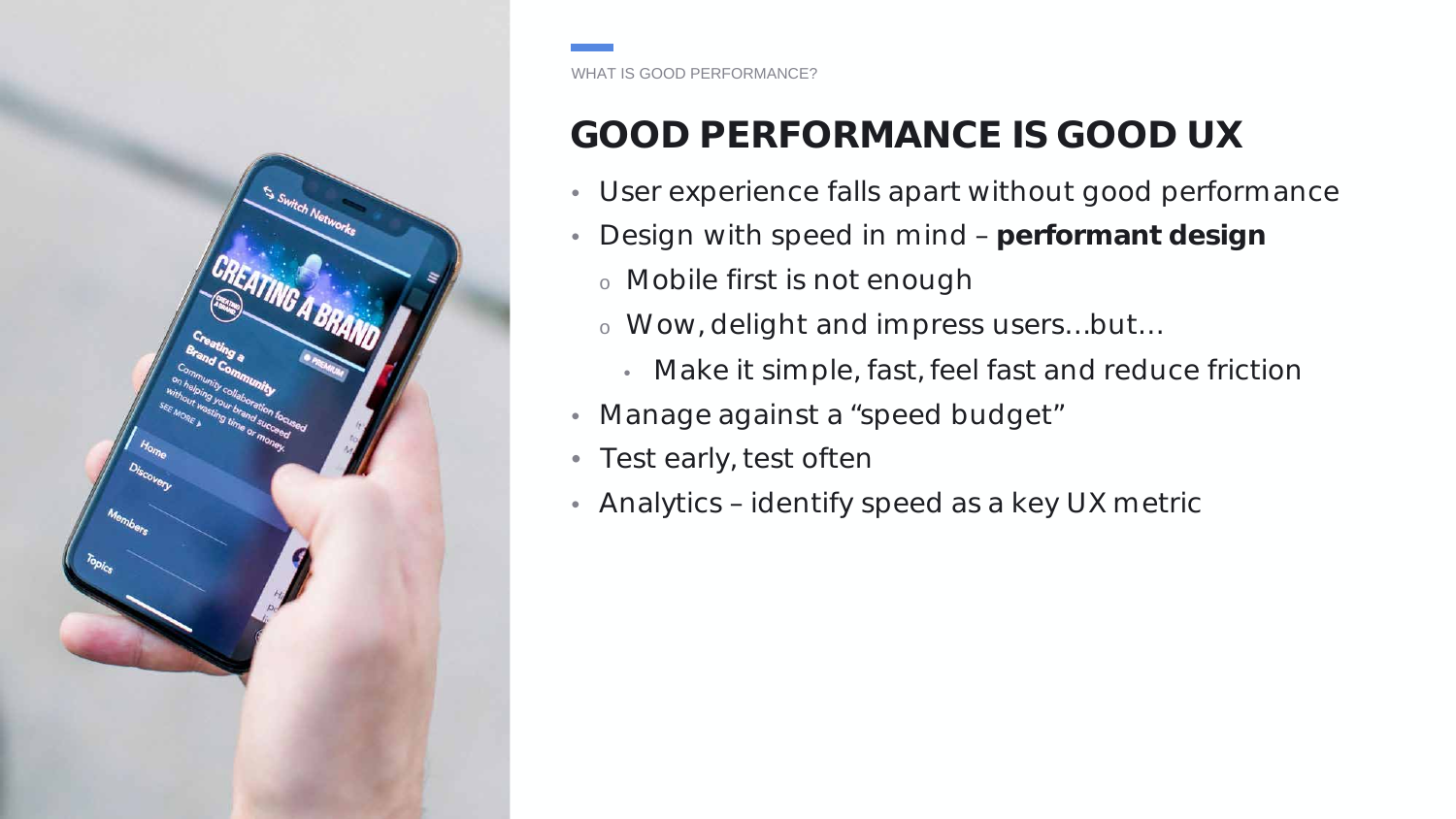

# **THETRUTH.COM**

#### **REDESIGN**

Testing and enhancements following site redesign and replatform on Drupal 8



#### **CAMPAIGN LANDING PAGES**

Testing and enhancements as part of campaign deployments

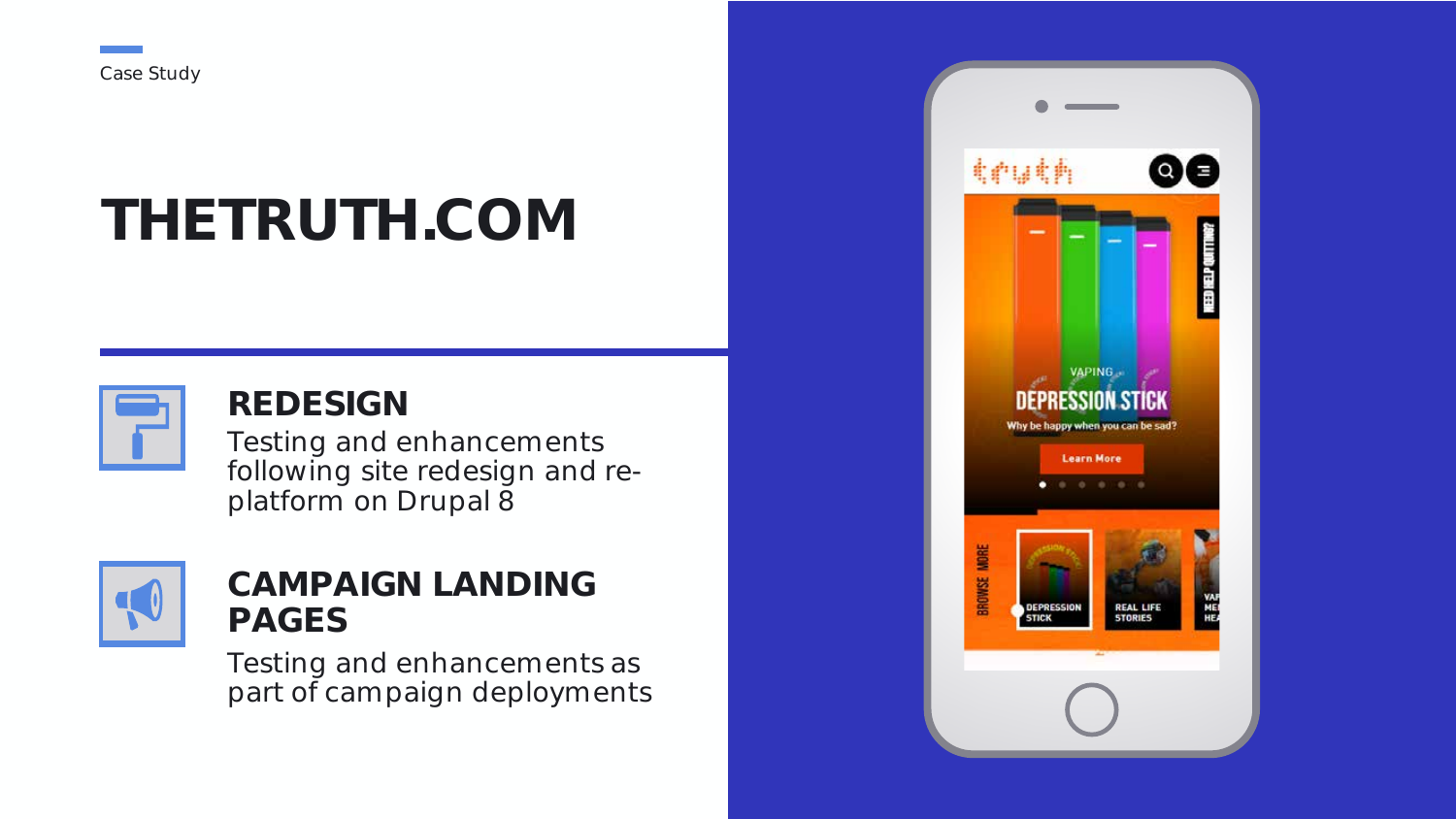### **WHAT AFFECTED TRUTH'S PERFORMANCE?**

#### **The "front-end"**

- **Markup and scripts**  HTML, JS, CSS, Fonts
- **Content** Images and Media
- **Content Delivery Network**

#### **The "back-end"**

- Services and application layer
- Database
- CMS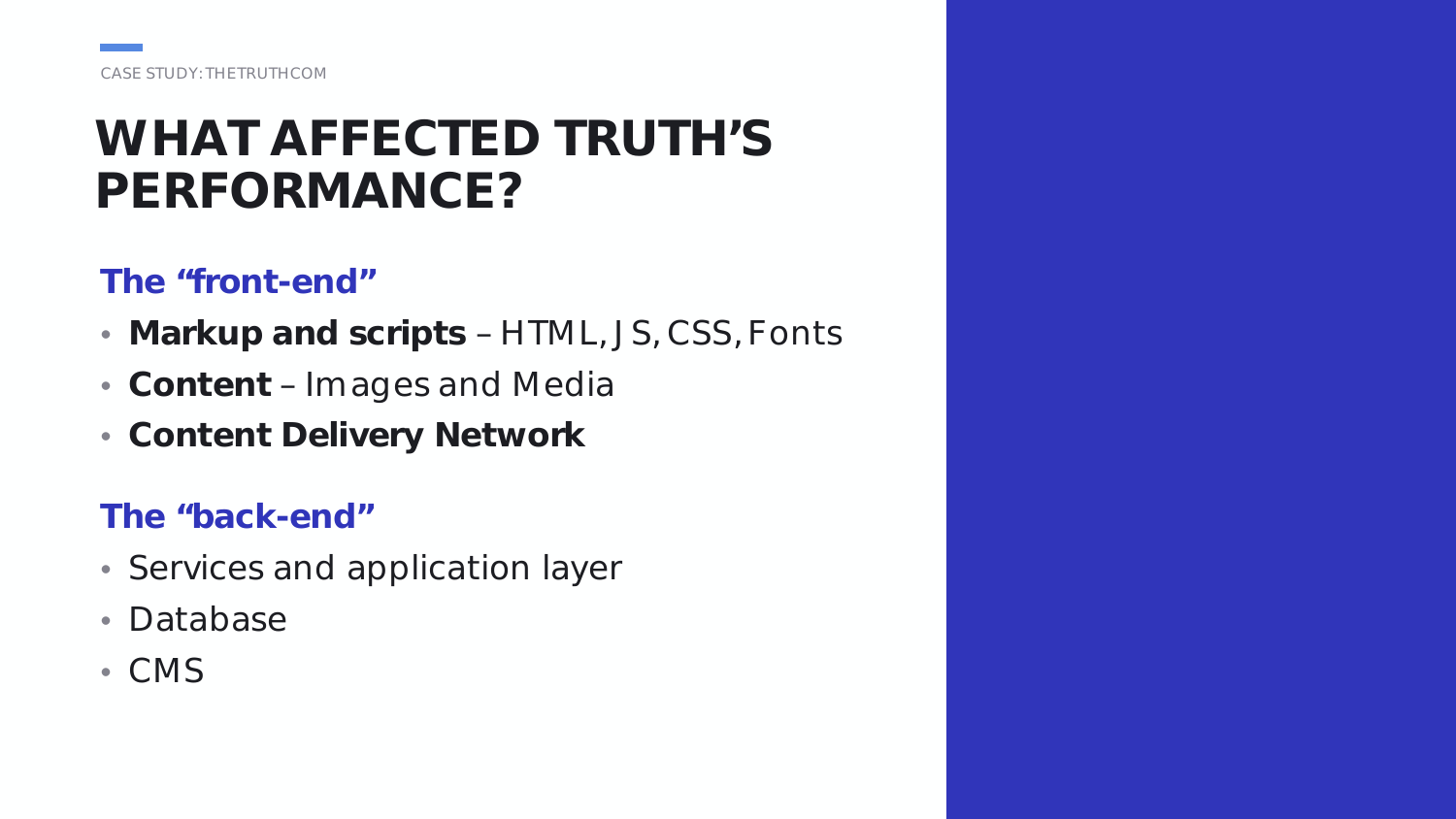# **PERFORMANCE CHALLENGES**

- Not a key consideration during design or development
- Performance testing, auditing and tweaking post launch
- Fast turn-around for campaign work **Specific Development Challenges**
	- <sup>o</sup> Image rich designs
	- <sup>o</sup> CMS template limitations
	- <sup>o</sup> Big style and script files
	- <sup>o</sup> FoUC
	- o 3<sup>rd</sup> party scripts and beacons



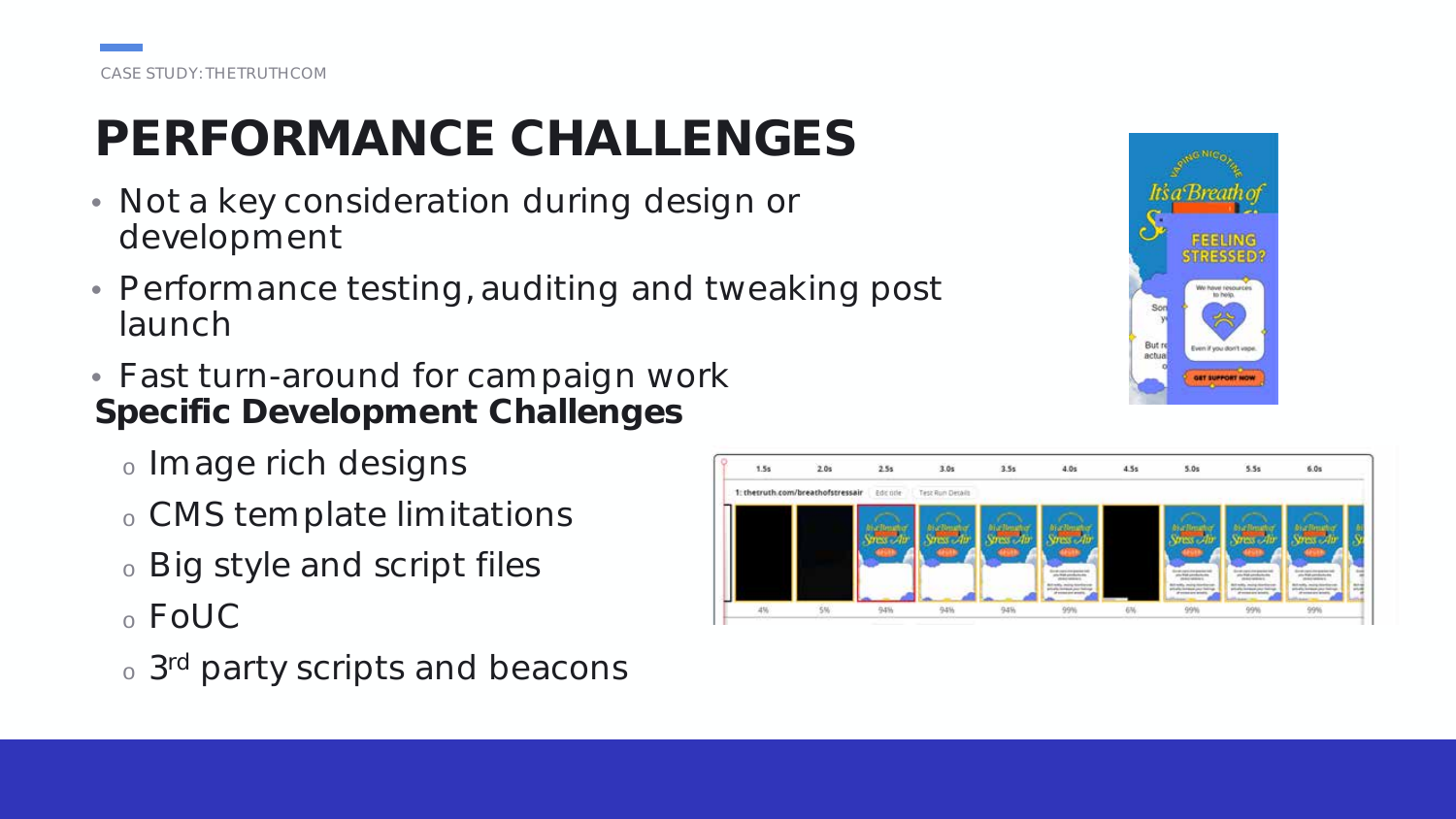# **TESTING AND AUDITING**

#### **Process Establishment**

- Determined key pages from analytics
- Established baselines
- Determined and prioritized recommendations
- Cyclical process implemented:
	- Determine/implement recommendations
	- Deploy changes
	- Retest and remeasure
	- Repeat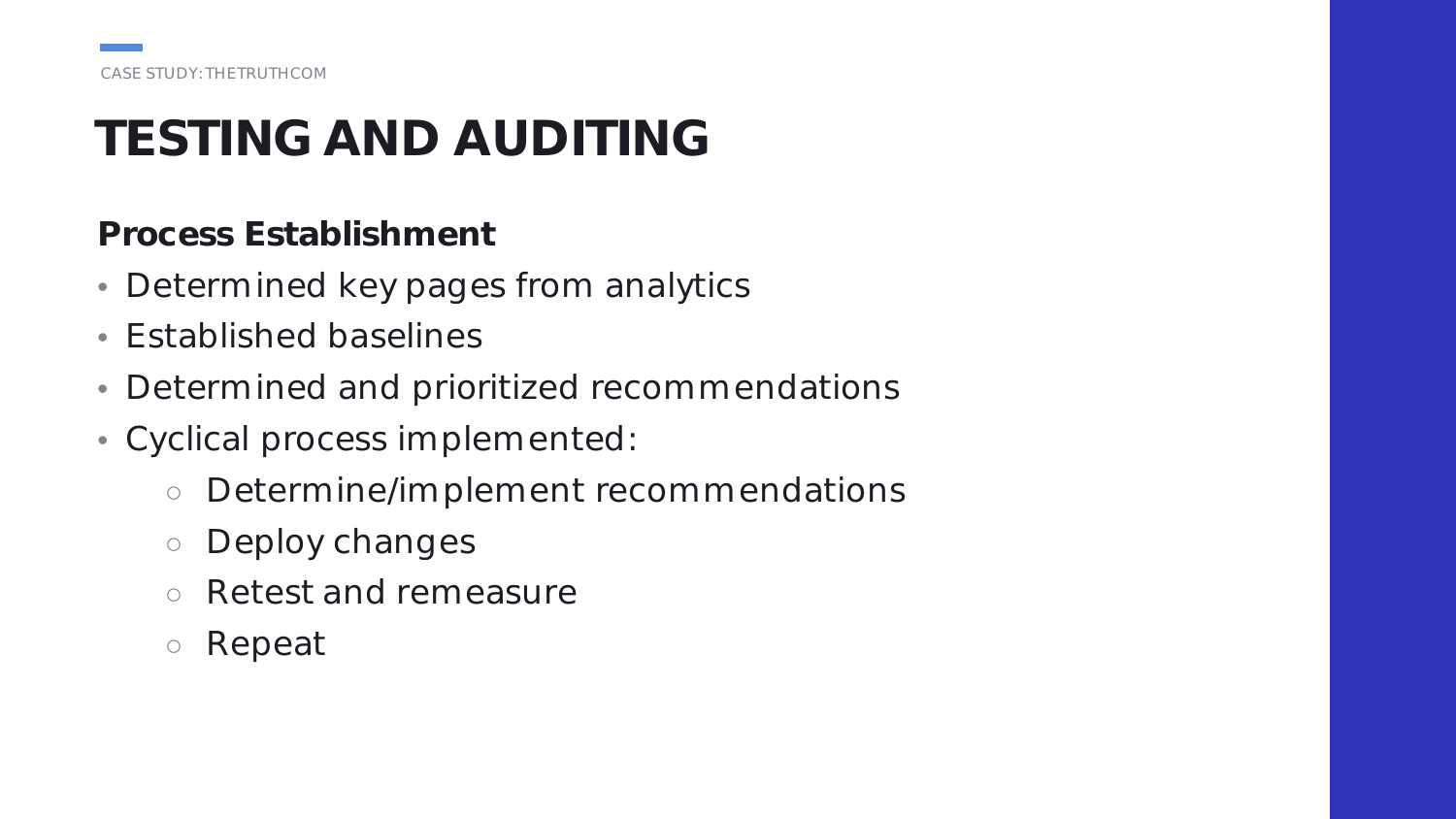### **RECOMMENDATIONS**

### **Quick Wins**

- Image optimization
- Excess scripts, styles and fonts removal
- Excess request removal
- Preload requests
- Pre-connect to 3<sup>rd</sup> party domains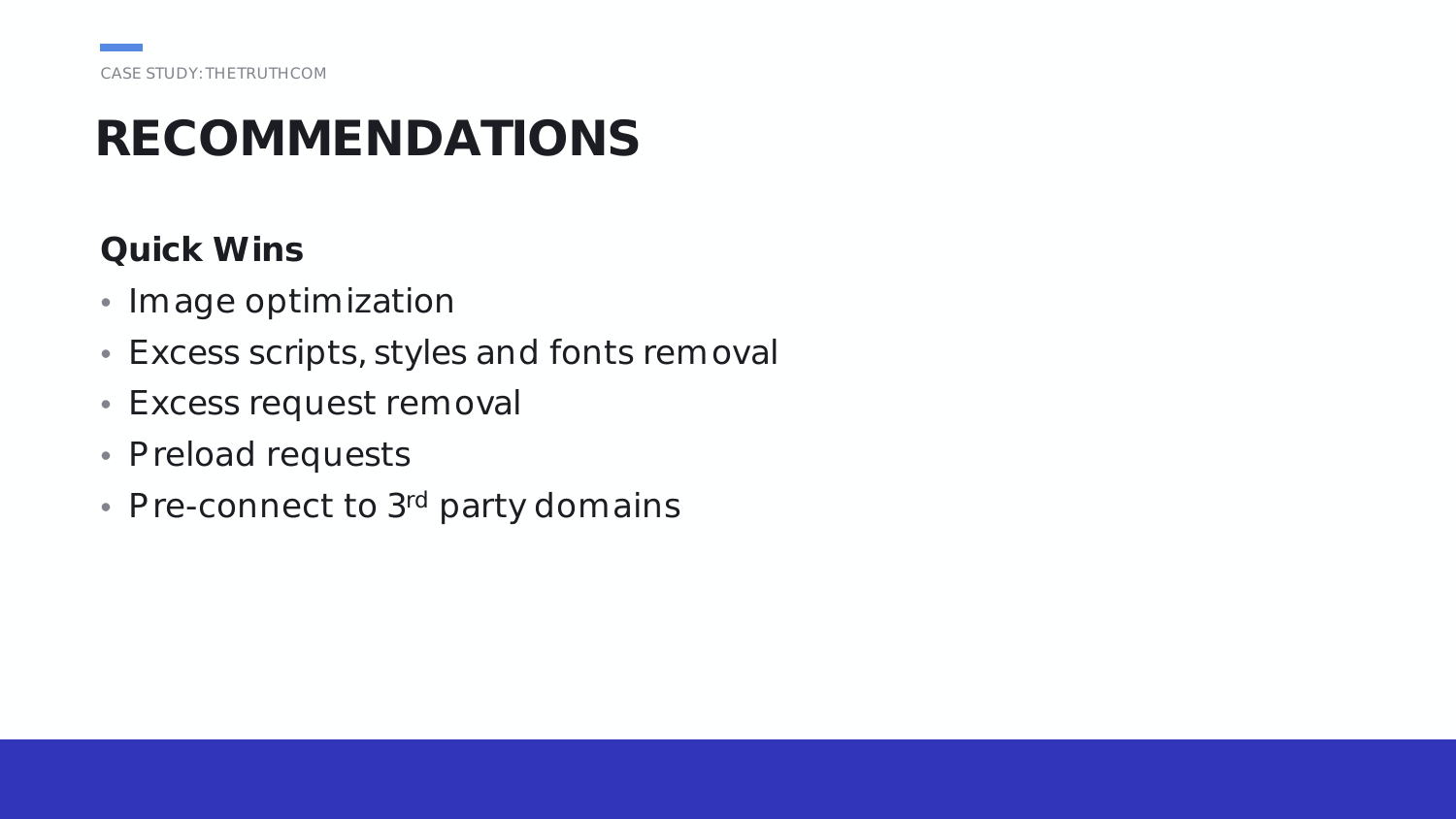### **RECOMMENDATIONS**

### **Going Deeper**

- Script re-factoring and markup updates
	- <sup>o</sup> Image lazy loading
	- <sup>o</sup> Address FoUC
- Drupal
	- <sup>o</sup> Cache tuning
- CDN
	- <sup>o</sup> Cache tuning
	- <sup>o</sup> Performance tools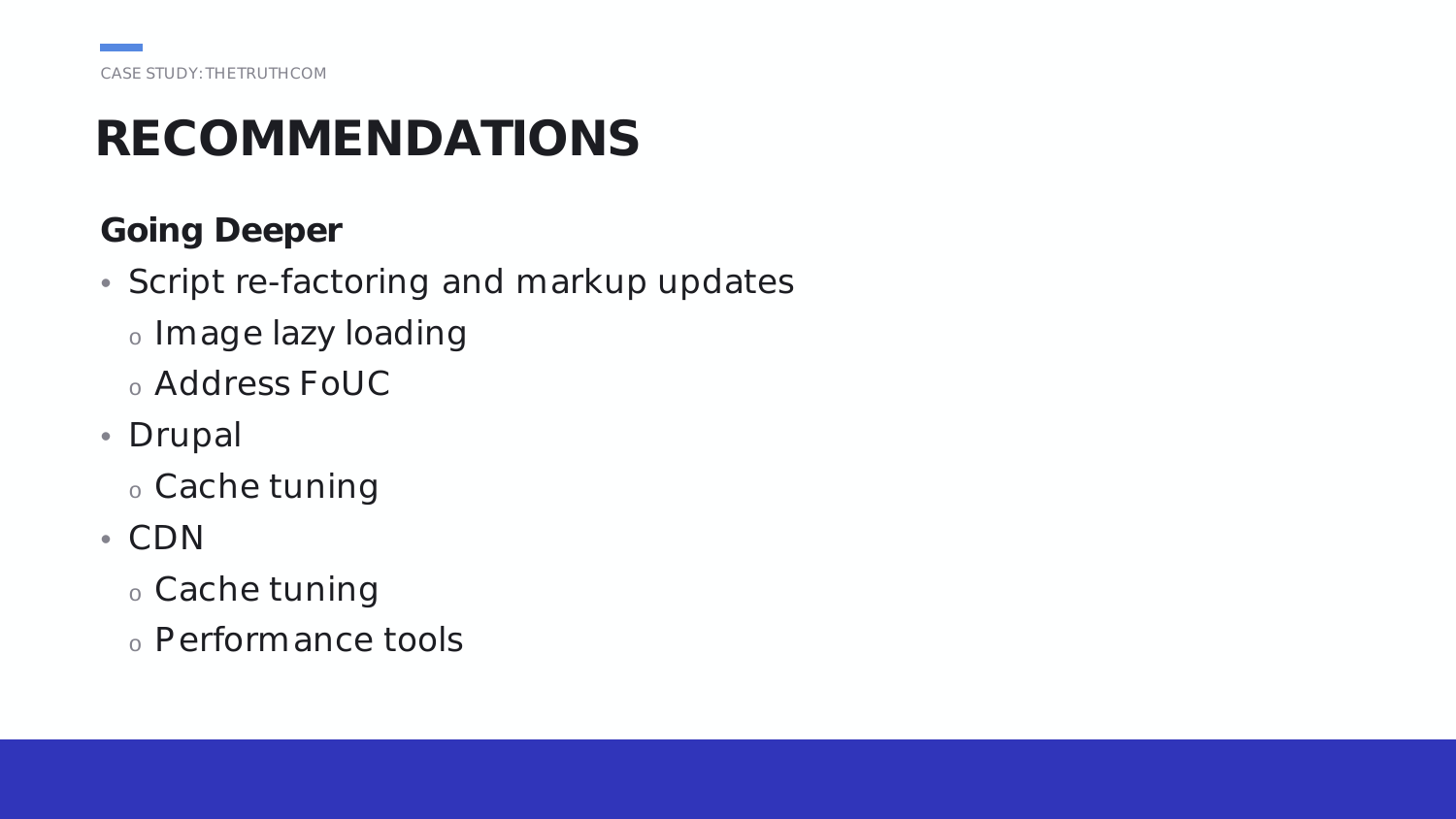## **RESULTS**

### **Improvement Highlights**

- *Redesign effort*
	- <sup>o</sup> First Byte **(-25%)**
	- <sup>o</sup> Start Render **(-37%)**
	- <sup>o</sup> Speed Index **(-26%)**
- *Follow on effort*
	- <sup>o</sup> Largest Content Paint **(-41%)**
	- <sup>o</sup> Cumulative Layout Shift **(-13%)**
	- <sup>o</sup> Total Blocking Time **(-22%)**

### • *Recent Campaign Work*

- <sup>o</sup> First Contentful Paint **(-19.%)**
- <sup>o</sup> Largest Contentful Paint **(-19%)**
- <sup>o</sup> Total Blocking Time **(-14%)**
- <sup>o</sup> Total Bytes **(-19%)**
- <sup>o</sup> Total Requests **(-9%)**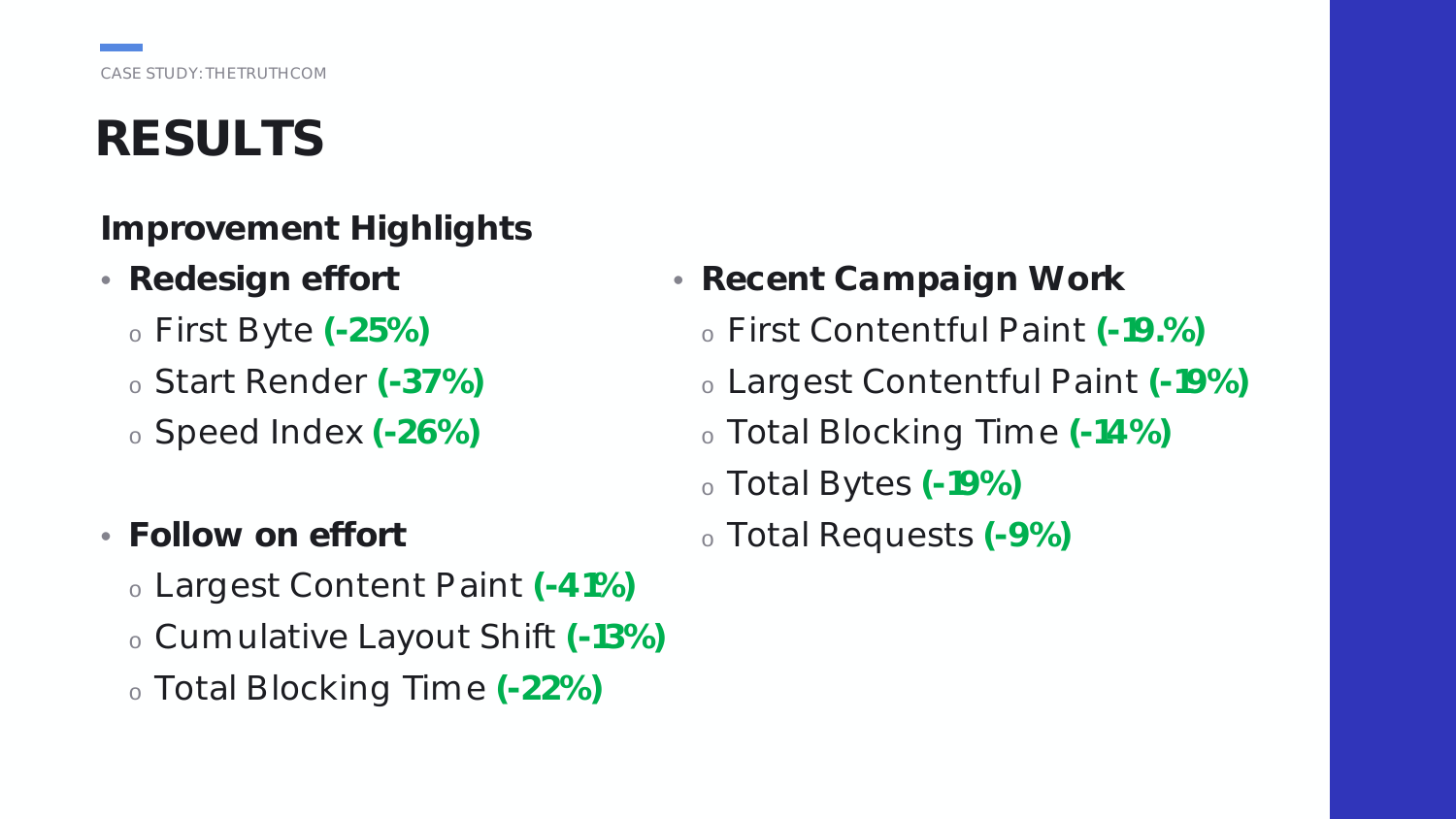### **RESULTS**

#### **Where We Fell Short**

- Drupal templates
	- <sup>o</sup> Unused styles and scripts still included
	- <sup>o</sup> In-lining of key JS and CSS not achievable
	- <sup>o</sup> FoUC still an issue
	- <sup>o</sup> Contend with a lot of 3rd party cookies still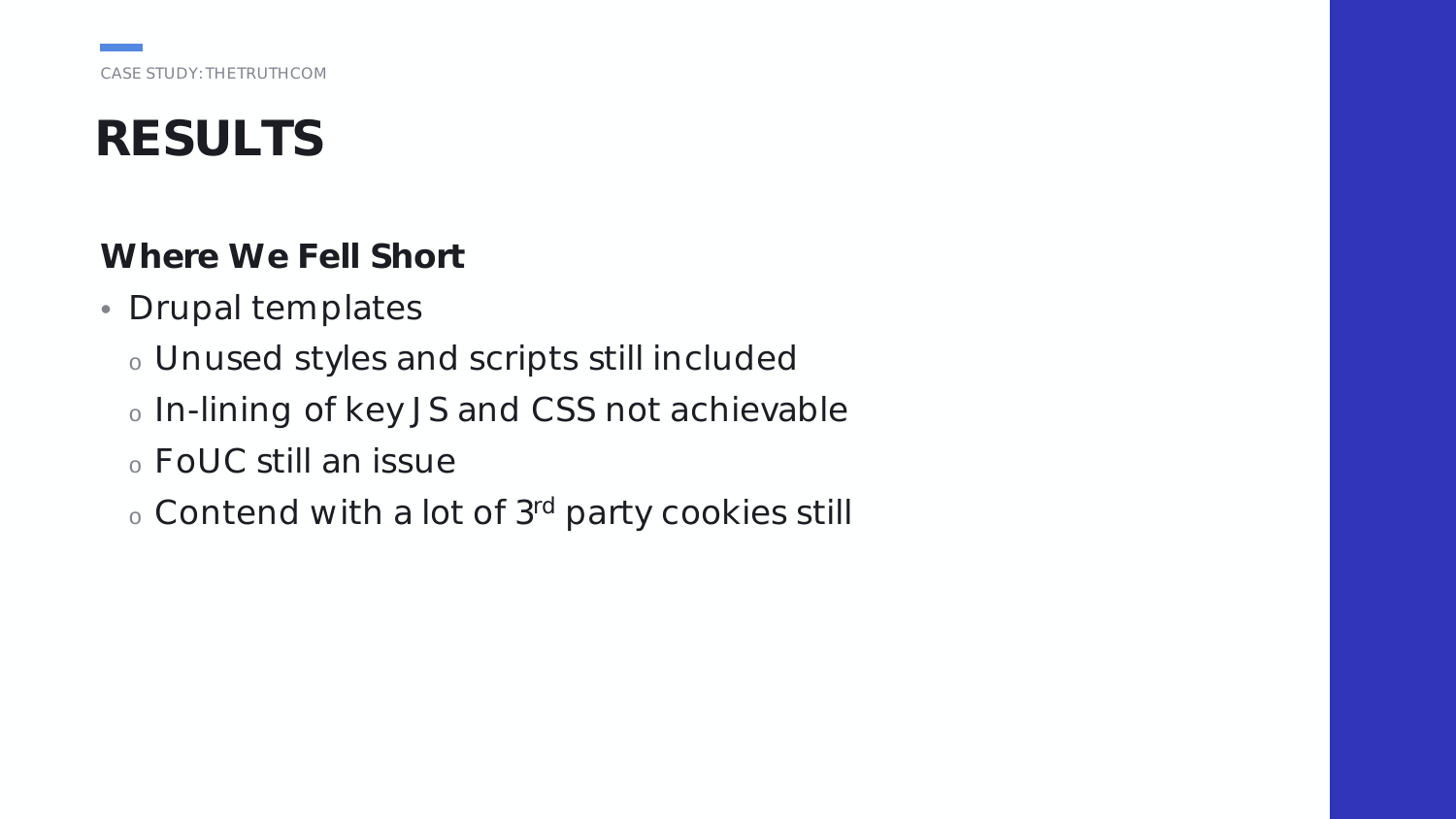### **WHAT CAN YOU DO NOW TO IMPROVE YOUR SITE?**

#### **Testing and Monitoring**

- Start a performance testing program
- Identify key pages from analytics
- Create baselines

### **CMS**

- Turn on compression
- Minify CSS, JS and HTML
- Turn on caching

#### **Content**

- Optimize images resize, smaller resolutions, modern file types
- Socialize the importance of performance

### **CDN**

• If you don't have one, consider getting one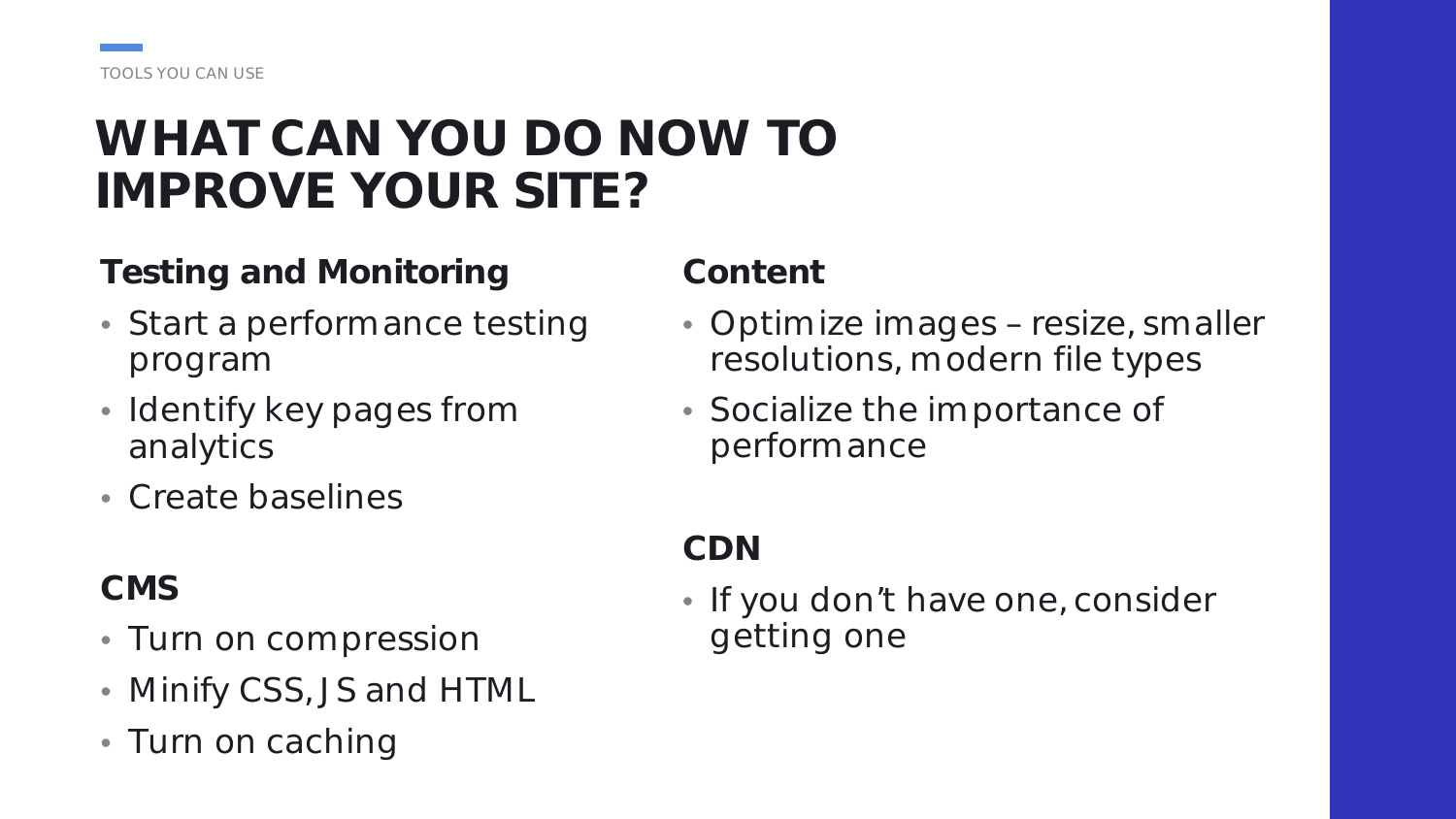



- Continual performance monitoring and SLA reporting
- Front to back-end diagnostics
- Alert system
- **Generous Observability for Good program**

Daily SLA report Weekly SLA report Monthly SLA report

内 Download this report as .csv

|                      | 01/02              | 01/09                     | 01/16                          | 01/23 | 01/30 | 02/06 | 02/13 | 02/20 | 02/27 | 03/06 | 03/13                      | 03/20 |
|----------------------|--------------------|---------------------------|--------------------------------|-------|-------|-------|-------|-------|-------|-------|----------------------------|-------|
| End user tier        |                    |                           |                                |       |       |       |       |       |       |       |                            |       |
| Page views thousands | 110                | 141                       | 157                            | 436   | 178   | 160   | 151   | 145   | 151   | 133   | 432                        | 250   |
| Load time sec        | 6.24               | 5.02                      | 6.08                           | 3.11  | 5,44  | 5.47  | 5,46  | 5.49  | 5.16  | 4.68  | 4.36                       | 3.76  |
| Apdex                | 0.85               | 0.89                      | 0.85                           | 0.94  | 0.87  | 0.87  | 0.87  | 0.87  | 0.88  | 0.9   | 0.91                       | 0.94  |
| % Satisfied          | 74.0%              | 80.5%                     | 75.3%                          | 89.2% | 78.7% | 78.1% | 78.3% | 78.3% | 80.1% | 82.4% | 84.3%                      | 88.6% |
| % Tolerating         | 202010-01<br>22.1% | <b>Sept 1995</b><br>17.0% | <b>Controller Co.</b><br>20.4% | 8.7%  | 17.0% | 17.8% | 17.5% | 17.6% | 16.4% | 15.1% | <b>CONTRACTOR</b><br>14.0% | 10.2% |
| % Frustrated         | 3,9%               | 2.5%                      | 4.3%                           | 2.1%  | 4.2%  | 4.0%  | 4.2%  | 4.1%  | 3.5%  | 2.5%  | 1,7%                       | 1.2%  |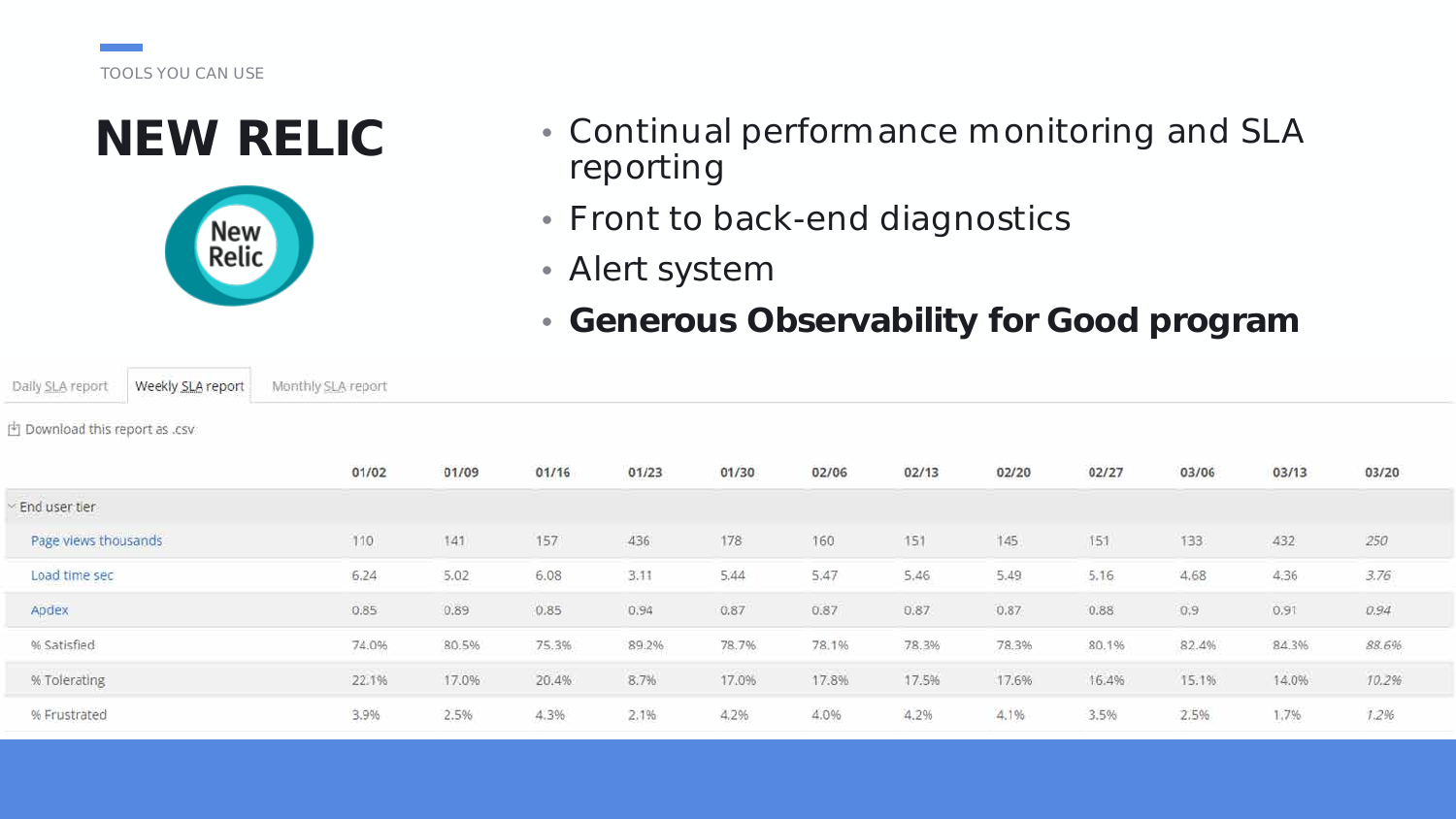### **WEBPAGETEST.ORG**

- Report top line metrics
- Visually compare tests
- Image analysis with Cloudinary



**Observed Metrics** (Based on Median Run by Speedindex) FIRST VIEW (RUN 1) First Byte Start Render **FCP** Speed Index LCP **Total Bytes** TBI 1.823<sub>s</sub> 2.635<sub>s</sub> 1.822<sub>s</sub> 0  $1.062 s$  $.529<sub>5</sub>$  $1.200<sub>s</sub>$  $3,329$ <sub>KB</sub>  $0.0s$  $0.5s$  $1.0s$  $1.5s$  $2.0s$  $2.5s$  $3.0s$  $3.5s$  $4.0s$ 4.5s 5 1: thetruth.com/breathofstressair Edit title Test Run Details



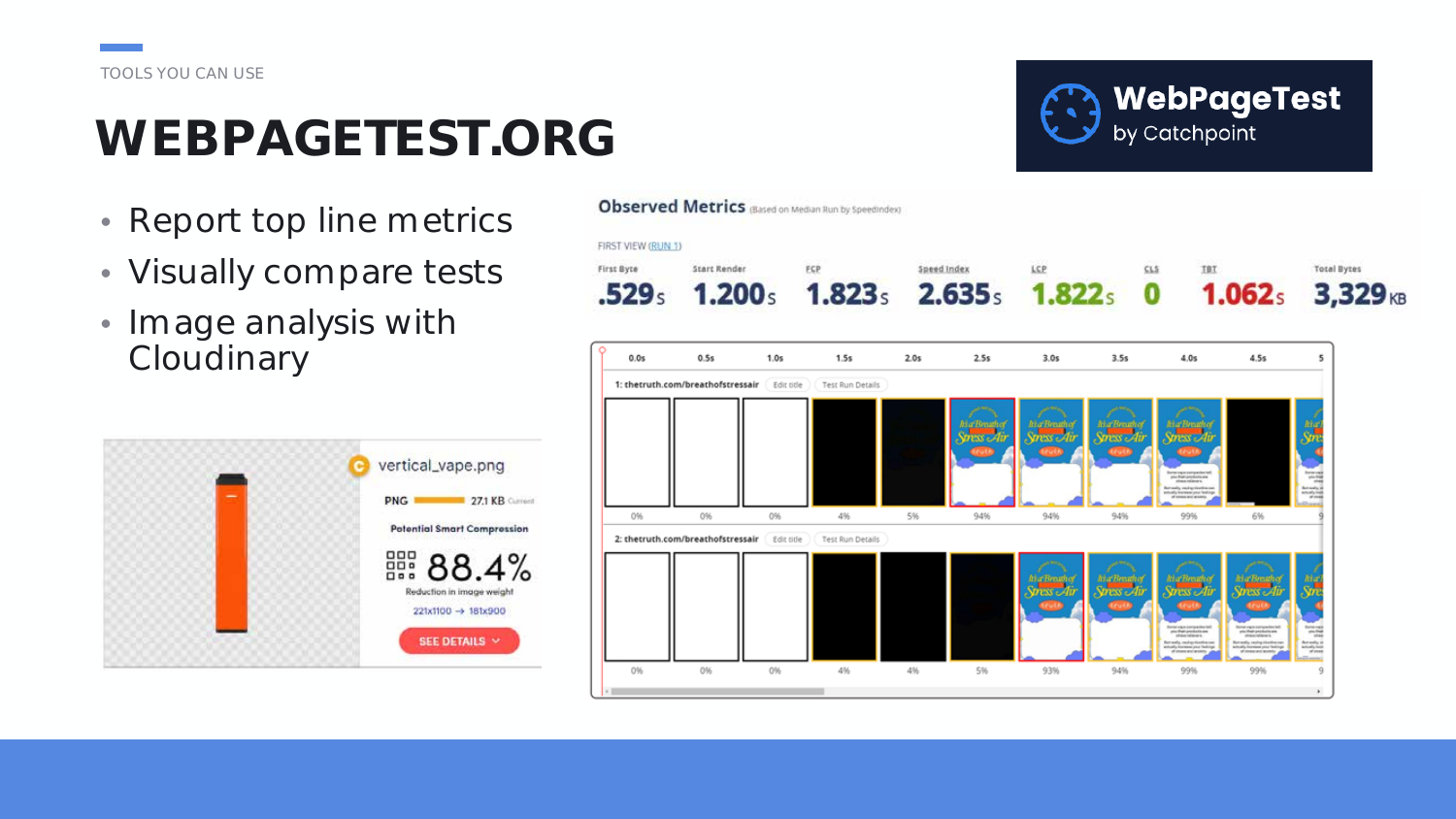

### **GOOGLE SEARCH CONSOLE**



- Google's rating of your pages
- Example URL's to fix
- Opportunity to revalidate

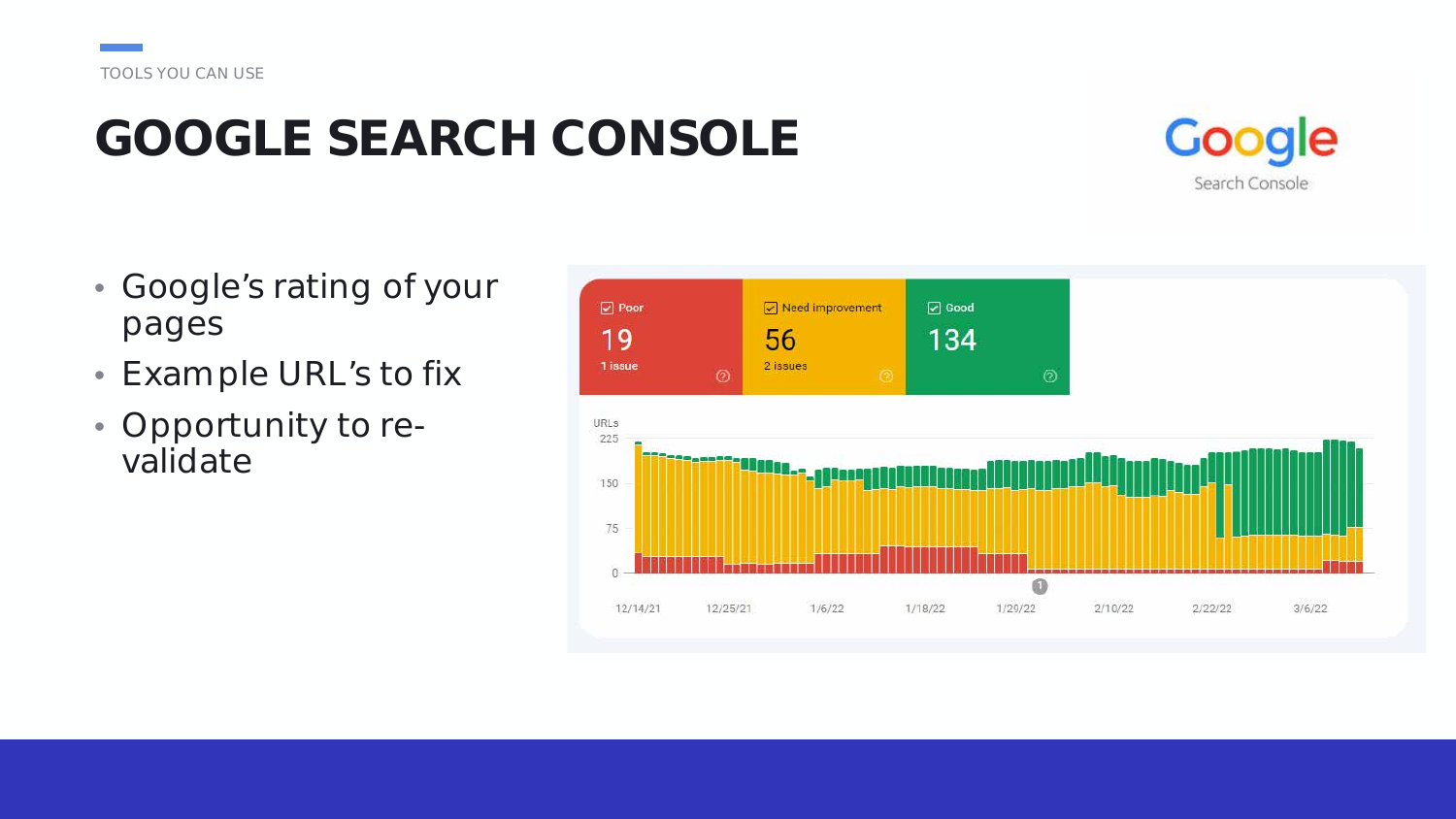

### **GOOGLE PAGESPEED INSIGHTS**



- Core Web Vitals using Chrome UX Report
- Example URL's to fix
- Opportunity to re-validate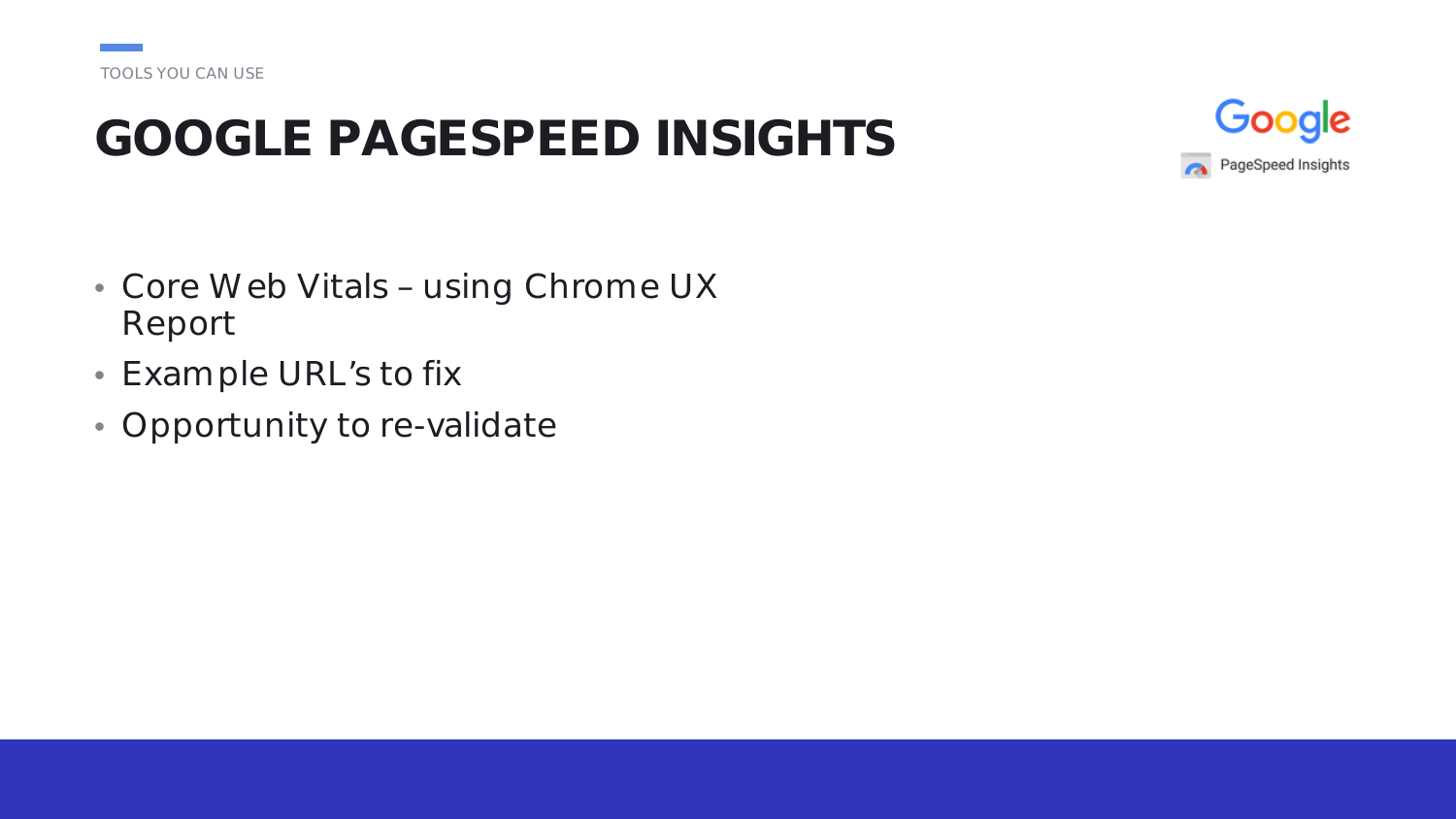

# **BROWSER DEV TOOLS**





- Elements/Inspector markup and asset review
- Console error messaging
- Network waterfall modeling, examine requests
- Performance profiler, filmstrip, web core vitals, long tasks
- Lighthouse (Chrome) improvement recommendations